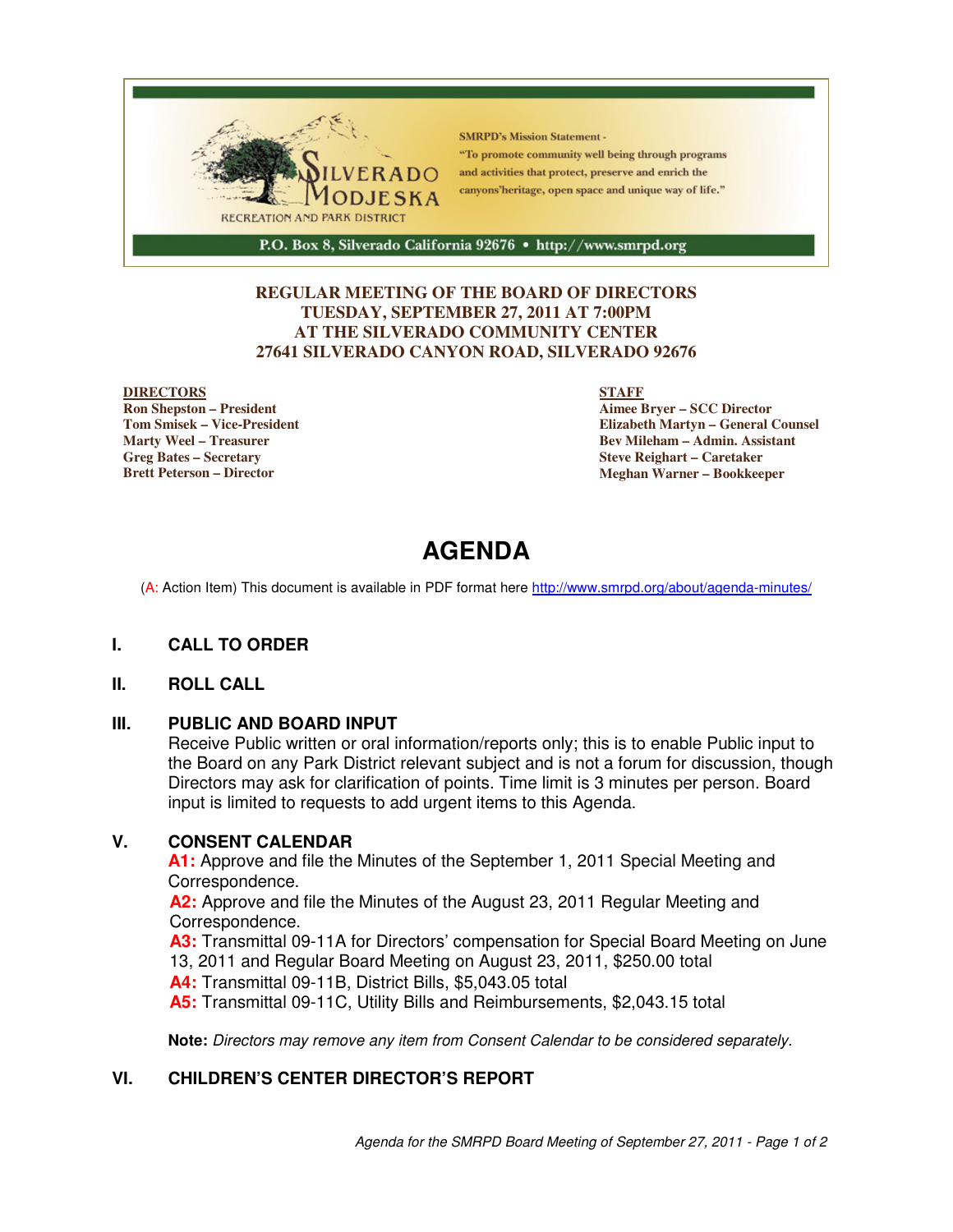# **VIII. OTHER DISTRICT BUSINESS**

- (A) Saddleback Vineyards 100
- (B) Saddlecrest NOP Comments Chay Peterson
- (C) CalEMA/FEMA Update Linda May
- (D) All Canyon's Clean Up
- (E) Land & Water Conservation Fund
- (F) **DIRECTOR'S COMMENTS: Pursuant to Government Code §54954.2** members of the Board of Directors or Staff may ask questions for clarification, make brief announcements, make brief reports on their activities. The Board or a Board member may provide a reference to Staff or other resources for factual information, request Staff to report back at a subsequent meeting concerning any matter, or direct that a matter of business be placed on a future Agenda.
	- (1) Director Smisek (2) Director Bates (3) Director Peterson
		- (4) Director Weel (5) Director Shepston

# **IX. COMMITTEES**

NOTE: There will be no discussion of Committee issues unless agendized below or added to the Agenda by majority vote of the Board in Section III to address issues that require immediate attention for reasons to be explained in the motion to add. Other comments can be made under Director Comments.

#### **STANDING COMMITTEES AND REPRESENTATIVES:**

- (A) **RECREATION** (Peterson)
- (B) **FINANCE** (Weel)
- (C) **PERSONNEL** (Shepston)
- (D) **OPEN SPACE AND TRAILS** (Peterson, Bates)
- (E) **FACILITIES MAINTENANCE AND SAFETY** (Weel, Peterson)

#### **AD HOC COMMITTEES & REPRESENTATIVES:**

- (F) **ISDOC REPRESENTATIVE (**Shepston)
- (G) **PRESERVATION & RESTORATION** (Smisek)
- (H) **COMMUNICATIONS & DISTRICT OUTREACH** (Smisek)
- (I) **SILVERADO CHILDREN'S CENTER** (Shepston) **Children's Center Advisory Committee** (Shepston, Bryer) (Public Members: Dawn Lynch, Julia Jones-Tester, Deborah Johnson)

#### **X. ADJOURNMENT**

The next regular meeting of the Board of Directors will be at the Silverado Community Center, 27641 Silverado Canyon Road at 7:00 PM on October 25, 2011.

Materials related to an item on this agenda submitted after distribution of the agenda packet are either available for public inspection at the Silverado Library, or posted on the SMRPD website at http://www.smrpd.org/about/agenda-minutes/. Materials prepared by SMRPD will be available at the meeting, those provided by others after the meeting.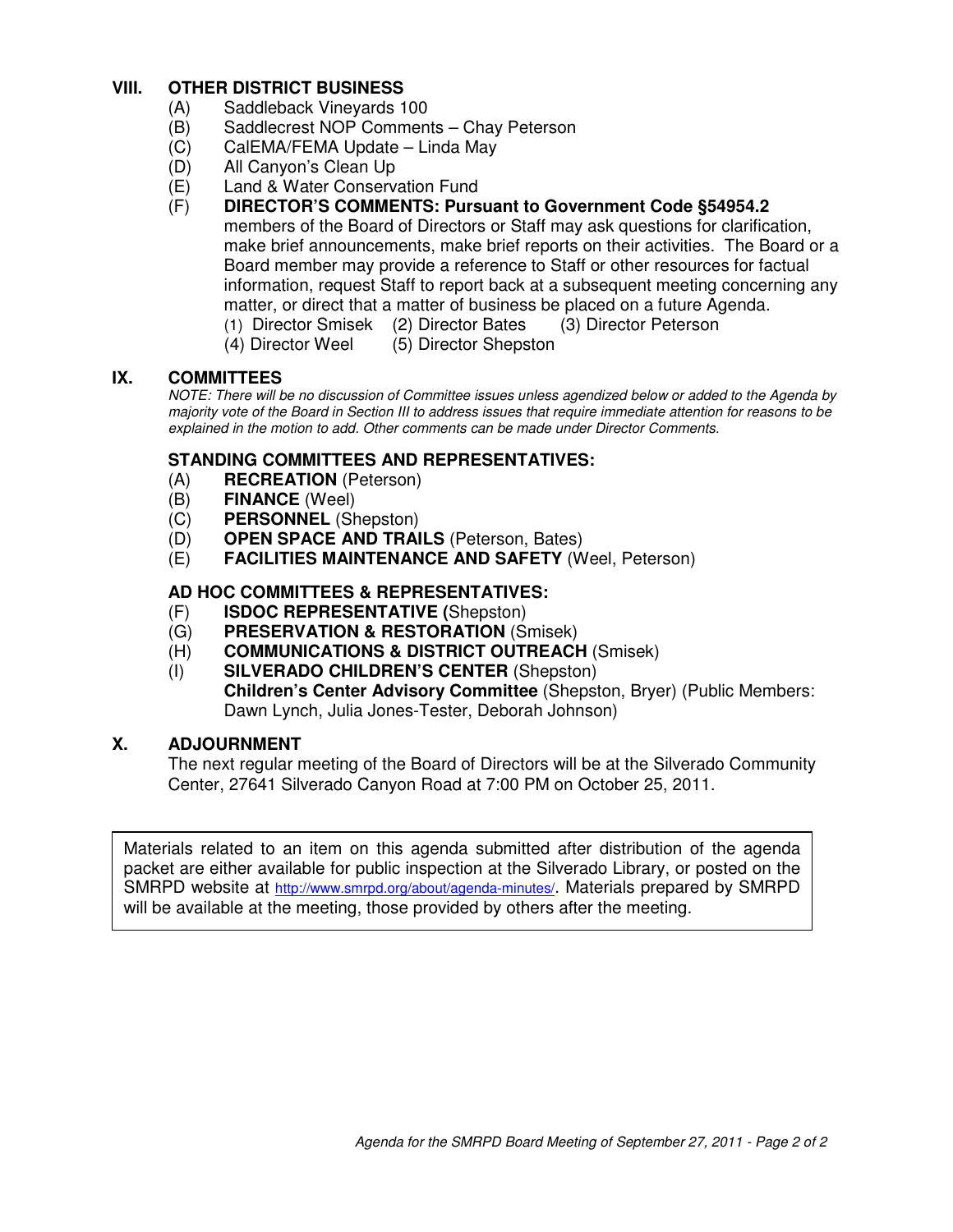# **LOCALLY GOVERNED DISTRICT LATE: 09/21/11 CLAIMS TRANSMITTED FOR PAYMENT REPORT 09-11A**

Sil-Mod Rec. and Parks Dist. THE COUNTY AUDITOR IS AUTHORIZED TO PO Box 8 DRAW THIS CHECK FROM Silverado, CA 92676 **FUND: 728 BUDGET CONTROL: 728** 

| PAYEE NAME AND ADDRESS<br>SOCIAL SECURITY /TAX ID                                       | <b>DATE</b><br><b>INVOICE#</b> | <b>DEPT</b><br><b>V700</b> | <b>OBJT</b><br>REV/<br><b>BS ACCT</b> | <b>UNIT</b><br>900 | <b>AMOUNT</b> |                | AC'S USE ONLY<br>DOC NUMBER | SC |
|-----------------------------------------------------------------------------------------|--------------------------------|----------------------------|---------------------------------------|--------------------|---------------|----------------|-----------------------------|----|
| <b>VC-4415</b><br><b>Brett Peterson</b><br>P.O. Box 613<br>Silverado, CA 92676          | 8/23/2011                      | <b>V700</b>                | 0100                                  | 900                | \$            | 50.00          |                             |    |
| <b>VC-4543</b><br><b>Martin Weel</b><br>28614 Modjeska Canyon Road                      | 8/23/2011                      | <b>V700</b>                | 0100                                  | 900                | \$<br>\$      | 50.00<br>50.00 | 1099                        |    |
| Modjeska, CA 92676<br><b>VC-9989</b><br>Ron Shepston<br>P.O. Box                        |                                |                            |                                       |                    | \$            | 50.00          | 1099                        |    |
| 31311 Silverado Canyon Road<br>Silverado, CA 92676                                      | 8/23/2011                      | <b>V700</b>                | 0100                                  | 900                | \$<br>\$      | 50.00<br>50.00 | 1099                        |    |
| <b>VC-9990</b><br><b>Greg Bates</b><br>28100 Modjeska Canyon Road<br>Modjeska, CA 92676 | 8/23/2011                      | <b>V700</b>                | 0100                                  | 900                | \$            | 50.00          |                             |    |
| <b>VC-1539</b><br><b>Tom Smisek</b><br>P.O. Box 374<br>Silverado, CA 92676              | 8/23/2011                      | <b>V700</b>                | 0100                                  | 900                | \$<br>\$      | 50.00<br>50.00 | 1099                        |    |
|                                                                                         |                                |                            |                                       |                    | \$            | 50.00          | 1099                        |    |

The claims listed above totaling **\$250.00** of the Board of Directors of this District and I certify that the payees named who are described in Government Code Section 3101 have taken an oath or affirmation required by Government Code Section 3102. are approved for payment pursuant to an order entered in the Minutes

\_\_\_\_\_\_\_\_\_\_\_\_\_\_\_\_\_\_\_\_\_\_\_\_\_\_\_\_\_\_ \_\_\_\_\_\_\_\_\_\_\_\_\_\_\_\_\_\_\_\_\_\_\_\_\_\_\_\_\_\_\_\_\_ \_\_\_\_\_\_\_\_\_\_\_\_\_\_\_\_\_\_\_\_\_\_\_\_\_\_\_\_\_\_\_\_\_\_

APPROVED BY COUNTERSIGNED BY ATTESTED AND/OR COUNTERSIGNED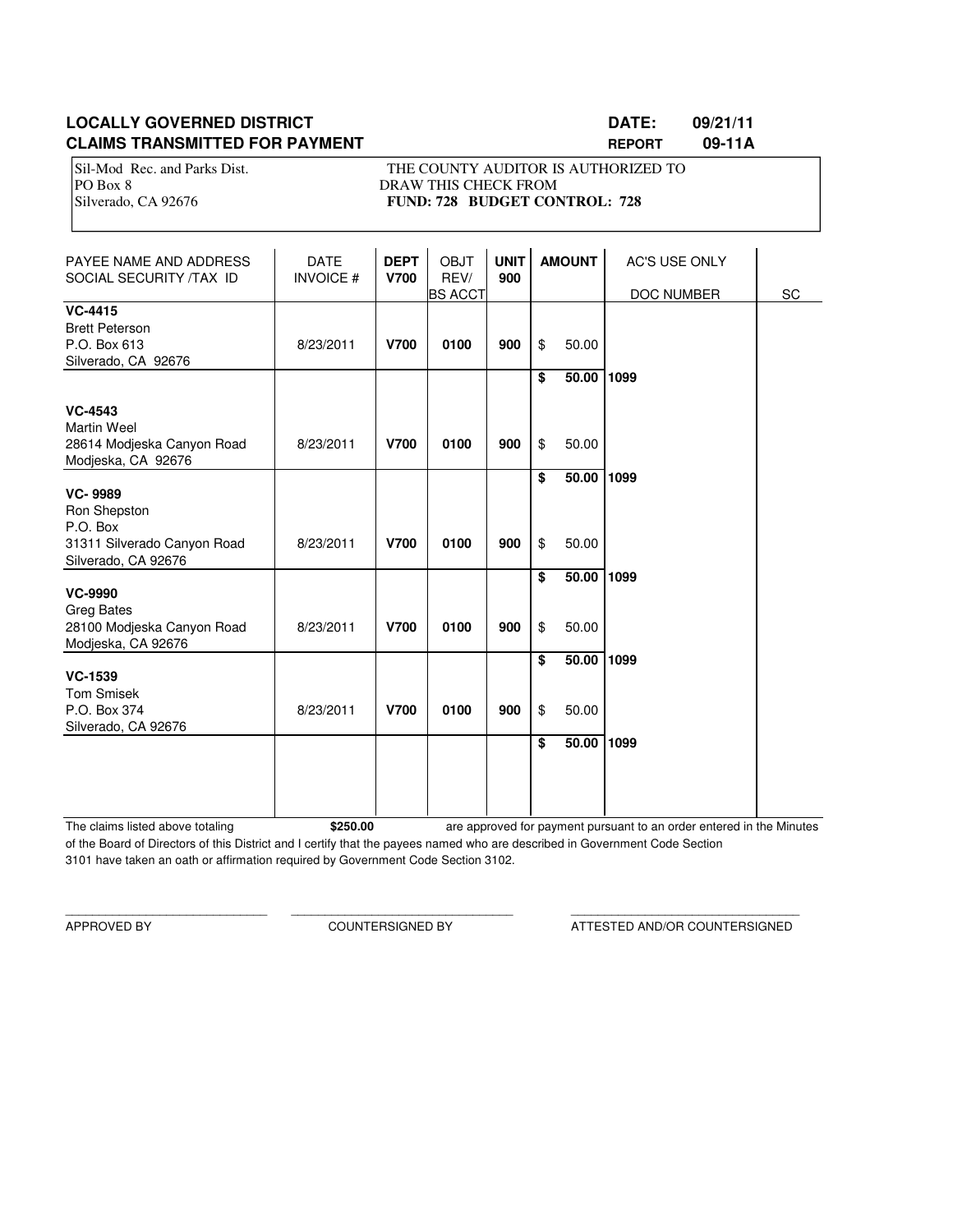| <b>LOCALLY GOVERNED DISTRICT</b>      | <b>DATE</b>  | 9/21/201 |
|---------------------------------------|--------------|----------|
| <b>CLAIMS TRANSMITTED FOR PAYMENT</b> | <b>REPOR</b> | 09-11B   |

| <b>CLAIMS TRANSMITTED FOR PAYMENT</b>                                                  |                                                                                           |                                           |                                       |                    |                                              | <b>REPORT</b>               | 09-11B |    |
|----------------------------------------------------------------------------------------|-------------------------------------------------------------------------------------------|-------------------------------------------|---------------------------------------|--------------------|----------------------------------------------|-----------------------------|--------|----|
| Sil-Mod Rec. and Parks Dist.<br>P.O.Box 8<br>Silverado, CA 92676                       | THE COUNTY AUDITOR IS AUTHORIZED TO<br>DRAW THIS CHECK FROM FUND: 728 BUDGET CONTROL: 728 |                                           |                                       |                    |                                              |                             |        |    |
| PAYEE NAME AND ADDRESS<br>SOCIAL SECURITY /TAX ID                                      | <b>DATE</b><br><b>INVOICE#</b>                                                            | <b>DEPT</b><br><b>V700</b>                | <b>OBJT</b><br>REV/<br><b>BS ACCT</b> | <b>UNIT</b><br>900 | <b>AMOUNT</b>                                | AC'S USE ONLY<br>DOC NUMBER |        | SC |
| <b>VC-2027</b><br>COOKSMITH LANDSCAPING<br>630 N. TUSTIN AVE #1518<br>ORANGE, CA 92867 | INVOICE #10097<br><b>INVOICE #10081</b><br>INVOICE #CS-8004                               | <b>V700</b><br><b>V700</b><br><b>V700</b> | 1400<br>1400<br>1400                  | 900<br>900<br>900  | \$340.00<br>\$235.00<br>\$410.00<br>\$985.00 |                             |        |    |
| <b>VC-2760</b><br>MEGHAN WARNER<br>P.O. BOX 177<br>SILVERADO, CA 92676                 | <b>INVOICE #11-121</b>                                                                    | <b>V700</b>                               | 1900                                  | 900                | \$250.00<br>\$250.00 1099                    |                             |        |    |
| <b>VC-4740</b><br>HOME DEPOT<br>PO BOX 183176<br>COLUMBUS, OH 43218                    | INVOICE DATED: 09/05/11                                                                   | V700                                      | 1400                                  | 900                | \$95.24                                      |                             |        |    |
| VC-2865<br><b>STEVE REIGHART</b><br>27641 SILVERADO CYN ROAD<br>SILVERADO, CA 92676    | INVOICE #3013<br>INVOICE #3014                                                            | <b>V700</b><br><b>V700</b>                | 1900<br>1900                          | 900<br>900         | \$95.24 1099<br>\$1,460.25<br>\$405.00       |                             |        |    |
| VC-10199<br>SHUTE, MIHALY & WEINBERGER<br>396 HAYES STREET<br>SAN FRANCISCO, CA 94102  | <b>INVOICE #234945</b><br><b>INVOICE #234725</b>                                          | <b>V700</b><br><b>V700</b>                | 1900<br>1900                          | 900<br>900         | \$1,865.25 1099<br>\$129.50<br>\$1,462.06    |                             |        |    |
| VC-<br>ORANGE COUNTY FIRE AUTHORITY<br>P.O. BOX 51985<br>IRVINE, CA 92619              | <b>INVOICE #S0242887</b>                                                                  | <b>V700</b>                               | 1800                                  | 900                | \$1,591.56 1099<br>\$256.00                  |                             |        |    |
|                                                                                        |                                                                                           |                                           |                                       |                    | \$256.00                                     |                             |        |    |
|                                                                                        |                                                                                           |                                           |                                       |                    |                                              |                             |        |    |
|                                                                                        |                                                                                           |                                           |                                       |                    |                                              |                             |        |    |

The claims listed above totaling **1996 1997 12:30 S5,043.05** are approved for payment pursuant to an order entered in the Minutes

of the Board of Directors of this District and I certify that the payees named who are described in Government Code Section 3101 have taken an oath or affirmation required by Government Code Section 3102.

APPROVED BY COUNTERSIGNED BY ATTESTED AND/OR COUNTERSIGNED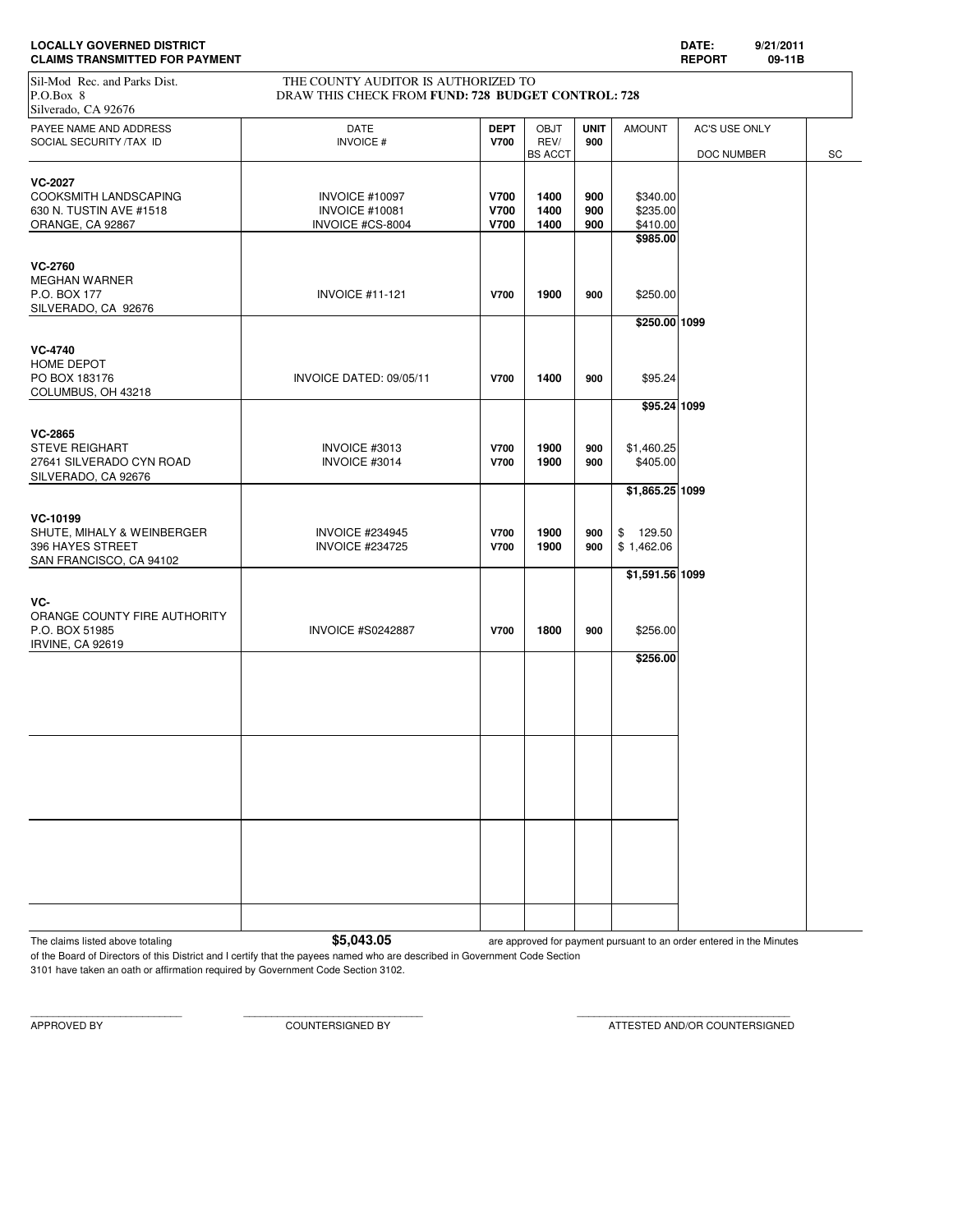# **LOCALLY GOVERNED DISTRICT DATE: 09/21/11**

**CLAIMS TRANSMITTED FOR PAYMENT REPORT 09-11C** PAYEE NAME AND ADDRESS **DATE DEP** OBJT **UNIT** AMOUNT AC'S USE ONLY SOCIAL SECURITY /TAX ID **INVOICE # V700** REV/ **900 REV/ 900 BS** ACCT DOC NUMBER SC **REIMBURSEMENT OF CHECK #1875 VC-1672**<br> **PAID TO: JANI-KING**<br>
INVOICE #LAX09110474 SMRPD (BofA Account) INVOICE #LAX09110474 **V700 1400 900** \$212.31 P.O. Box 8 **INVOICE #LAX09110466 V700** 1400 | 900 | \$221.49 Silverado, CA 92676 **\$433.80 VC-1672 REIMBURSEMENT OF CHECK #1876**<br> **RAID TO: WASTE MANAGEMENT** SMRPD (BofA Account) **PAID TO: WASTE MANAGEMENT**<br>P.O. Box 8 **PAID TO: WASTE MANAGEMENT**<br>INVOICE #0058324-288 P.O. Box 8 INVOICE #0058324-2884-0 **V700 2800 900** \$209.90 Silverado, CA 92676 **\$209.90 REIMBURSEMENT OF CHECK #1878 VC-1672 PAID TO: IRWD** SMRPD (BofA Account) **METER #55418830 08/19/11 V700 | 2800 | 900 | \$43.51**<br>P.O. Box 8 | **METER #51441202 08/19/11** | V700 | 2800 | 900 | \$72.72 P.O. Box 8 **METER #51441202 08/19/11 V700** 2800 900 \$72.72<br>Silverado, CA 92676 METER #56569388 08/19/11 **V700 2800 900** \$215.28 METER #56569388 08/19/11 **\$331.51 REIMBURSEMENT OF DEBITS VC-1672 PAID TO: SCE** SMRPD (BofA Account)  $ACCOUNT$  #2-25-699-8121 09/12/11 **V700** 2800 900 \$95.97<br>P.O. Box 8 **8 666.22** ACCOUNT #2-32-988-1767 09/12/11 **V700** 2800 900 \$666.22 P.O. Box 8 ACCOUNT #2-32-988-1767 09/12/11 **V700 2800 900** \$666.22 Silverado, CA 92676 **\$762.19 REIMBURSEMENT OF DEBITS VC-1672 PAID TO: AT&T** SMRPD (BofA Account) 2010 114-649-2850 09/10/11 **700 702 900 \$43.05**<br>P.O. Box 8 702 900 \$34.10 P.O. Box 8 714-649-2428 09/10/11 **V700 702 900** \$34.10 Silverado, CA 92676 **\$77.15 VC-1672 REIMBURSEMENT OF CHECK #1877**<br> **REIMBURSEMENT O: WASTE MANAGEMENT PAID TO: WASTE MANAGEMENT** P.O. Box 8 INVOICE #2776740-2884-4 **V700 2800 900** \$46.36 Silverado, CA 92676 **\$46.36 VC-1672 REIMBURSEMENT OF CHECK #1879**<br> **REIMBURSEMENT OF CHECK #1879**<br> **RAID TO: CLEAN PRODUCTS** SMRPD (BofA Account) **PAID TO: CLEAN PRODUCTS**<br>P.O. Box 8 **INVOICE** #31 **INVOICE #361538 V700 1400 900 \$182.24** Silverado, CA 92676 **\$182.24** Sil-Mod Rec. and Parks Dist. THE COUNTY AUDITOR IS AUTHORIZED TO P.O.Box 8 DRAW THIS CHECK FROM **FUND: 728 BUDGET CONTROL: 728** Silverado, CA 92676

The claims listed above totaling **\$2,043.15** 

are approved for payment pursuant to an order entered in the Minutes

of the Board of Directors of this District and I certify that the payees named who are described in Government Code Section

3101 have taken an oath or affirmation required by Government Code Section 3102.

APPROVED BY COUNTERSIGNED BY ATTESTED AND/OR COUNTERSIGNED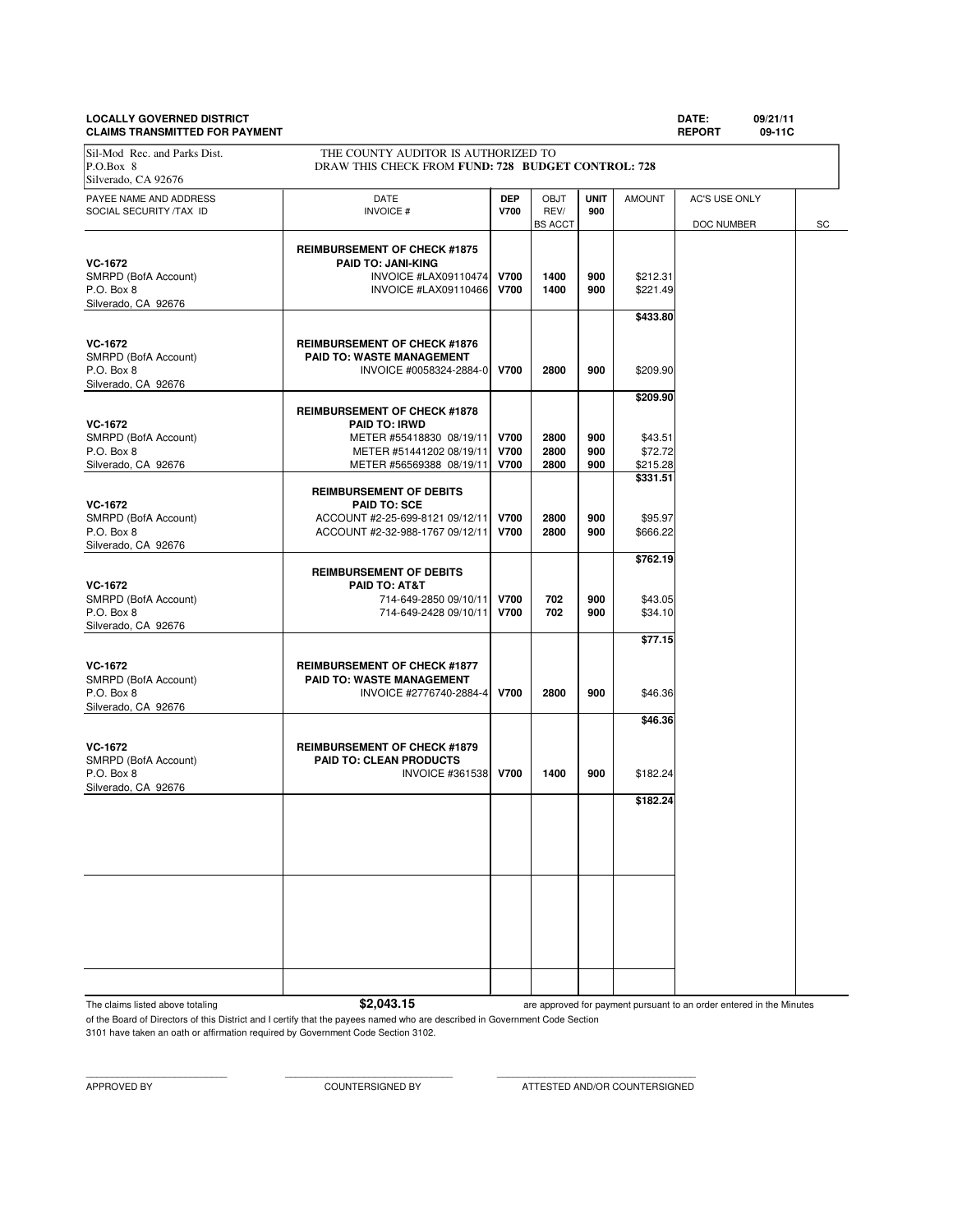

**SMRPD's Mission Statement -**"To promote community well being through programs and activities that protect, preserve and enrich the canyons'heritage, open space and unique way of life."

P.O. Box 8, Silverado California 92676 · http://www.smrpd.org

# MINUTES OF THE SPECIAL MEETING OF THE BOARD OF DIRECTORS THURSDAY SEPTEMBER 1, 2011 AT 7:00 PM AT THE MODJESKA FIRE STATION 16

#### DIRECTORS STAFF

Ron Shepston - President Aimee Bryer - Scc Director Marty Weel - Treasurer Steve Reighart - Caretaker

Tom Smisek - Vice President Elizabeth Martyn - General Counsel Greg Bates – Secretary Bev Mileham - Admin. Assistant Brett Peterson - Director Meghan Warner - Bookkeeper

# MINUTES

#### **CALL TO ORDER**

The meeting was called to order at 7:19 PM by Director Shepston, who acted as chairperson.

#### **ROLL CALL**

All Directors present.

#### **PUBLIC ATTENDANCE**

Richard Klinger, Edward Fredette, Kathi Campbell, Sat Hink, Larry Bass, Colleen Bass, Fran Kinsman, Mary Nolan, Chris Riegle, Caroline Day, Mark Hoover, Dan Donahue, David Stokes, Carol Stokes, Diane Carter, Janet Lang, John Williams, Corey Schlom, Susan Jloy, Brian Beraci, Janet Wilson, Rich Carlson, Donna Brubaker, Roger Bickelhaupt, Nancy Nichols, Mary Schreiber, Debbie Seltzer, Mike Boeck, Jim Jennings, Maureen Voehl, Ron Webber, Evoai Webber, D Mchale, Selma Goldstein, Anne Marie Chapman, Wendy Hayter, Jim Carter, Jim Fainer.

#### **PUBLIC AND BOARD INPUT ON NON-AGENDIZED ITEMS**

 The reason for this meeting is to ask the community for consensus as to whether the SMRPD should begin working with the county on this issue early.

Several attendees of the meeting expressed their concerns, support and opposition to the county purchasing this property.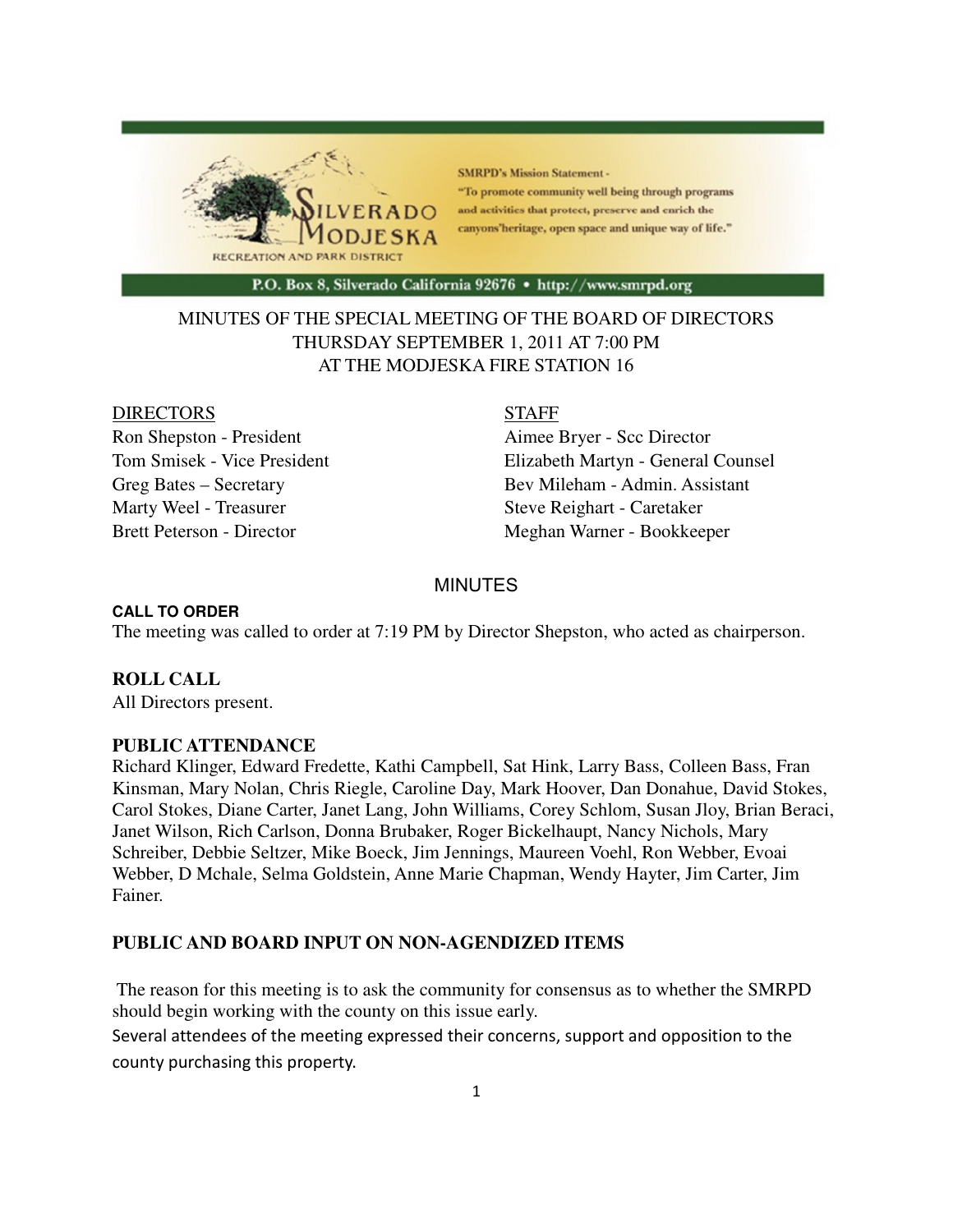A written description of the land to be purchased by the county is to be provided in the future.

Motion by Greg Bates – That the SMRPD prepare a letter to the Orange County Board of Supervisors in support of the purchase of the property with consensus of the community. We (the SMRPD) must be involved in the planning and possible management.

Motion seconded by Tom Smisek.

**CONSENT CALENDAR PAYMENT OF DISTRICT BILLS DIRECTORS COMMENTS** 

**ADJOURNMENT**  At 8:25 PM.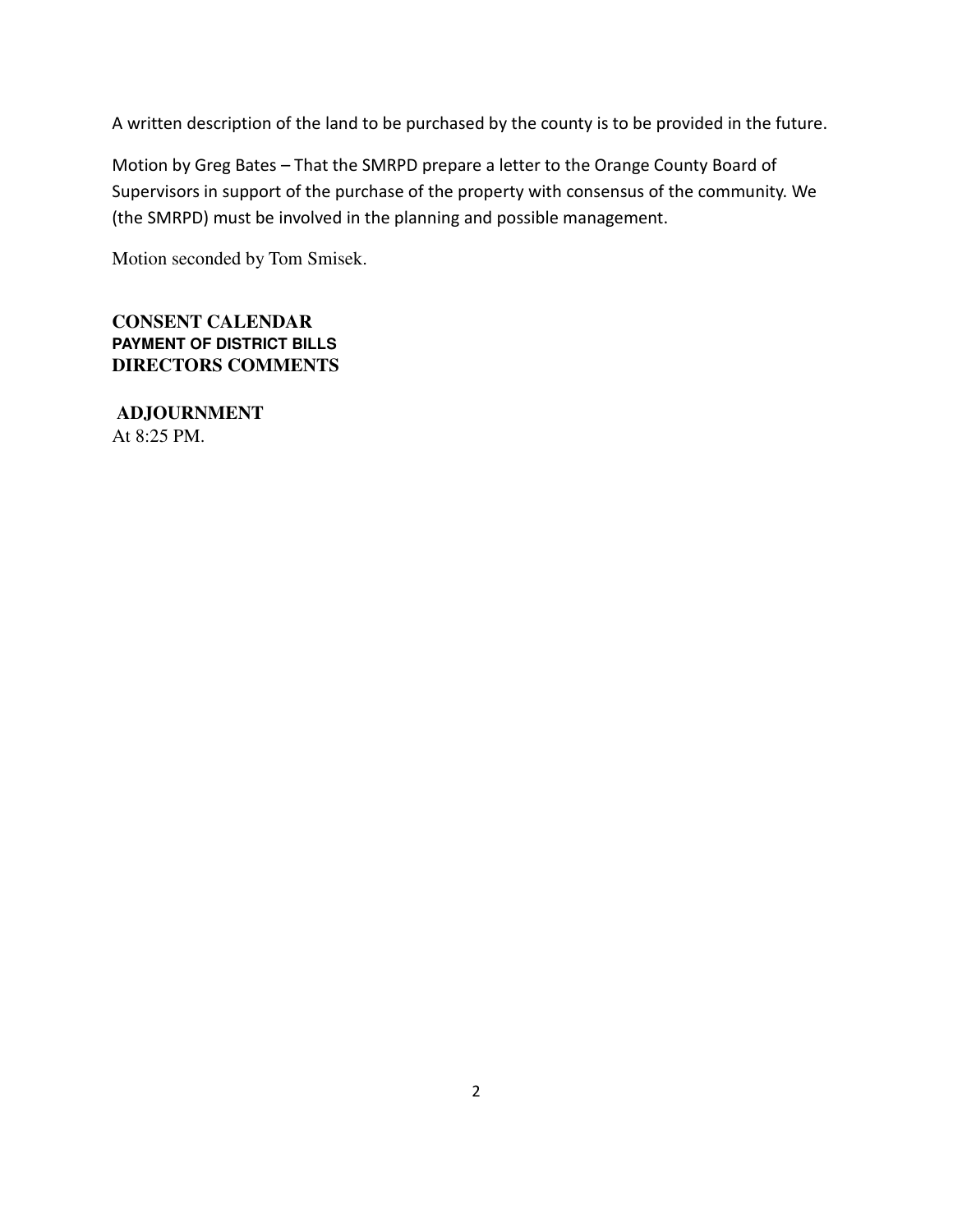

**SMRPD's Mission Statement -**"To promote community well being through programs and activities that protect, preserve and enrich the canyons'heritage, open space and unique way of life."

P.O. Box 8, Silverado California 92676 · http://www.smrpd.org

### MINUTES OF THE REGULAR MEETING OF THE BOARD OF DIRECTORS

### TUESDAY AUGUST 23, 2011 AT 6:00 PM

#### AT THE SILVERADO COMMUNITY CENTER

#### 27641 SILVERADO CANYON ROAD, SILVERADO 92676

#### DIRECTORS STAFF

Ron Shepston - President **Aimee Bryer** - Scc Director

Tom Smisek - Vice President Elizabeth Martyn - General Counsel

Greg Bates – Secretary Bev Mileham - Admin. Assistant

Marty Weel - Treasurer Steve Reighart - Caretaker

Brett Peterson - Director Meghan Warner - Bookkeeper

### **MINUTES**

(A: Action Item) This document is available in PDF format at **http://www.smrpd.org** 

### **CALL TO ORDER**

The meeting was called to order at 6:05 PM by Director Shepston, who acted as chairperson.

#### **ROLL CALL**

All Directors present. Caretaker Steve Reighart, Silverado Children's Center Aimee Bryer, and Admin. Assist. Bev Mileham

### **PUBLIC ATTENDANCE**

Mimi Walters District staff Director Martin Paine, Debbie Seltzer, Hank Rodgers, Alice Phillips, Janet Wilson, Bob Hunt, Pat Hunt, Colleen Colgan, Mike Colgan, Mike Boeck, many others were in attendance from Modjeska Canyon and Silverado Canyon, but did not sign the sign-in sheet.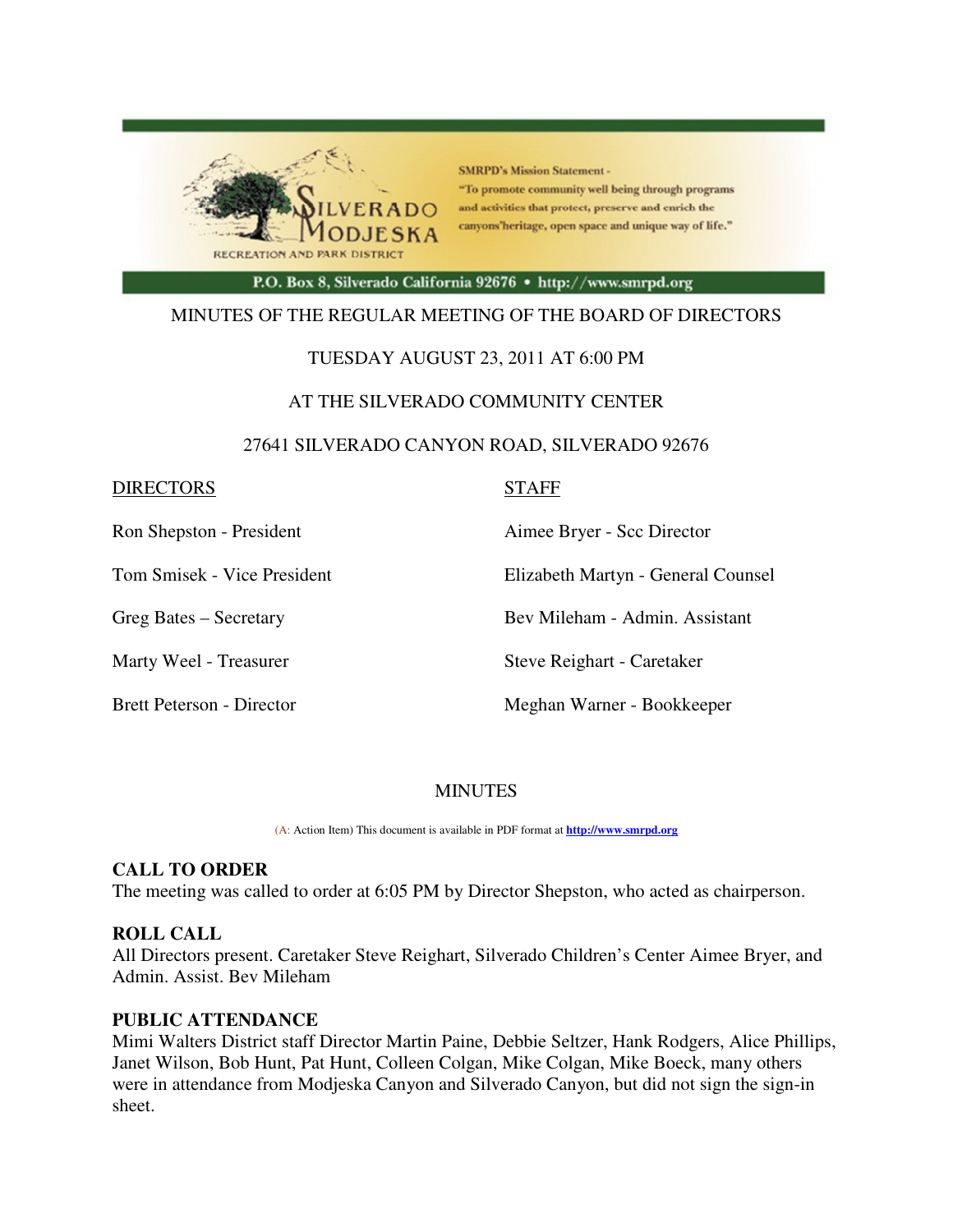The Directors moved Item A, in Other District Business -

BLDG B Naming Presentation to the beginning of the Agenda.

**1 st ACTION: Director Peterson made a motion to name the Silverado Community Center building B, the Bob Hunt Bldg. Director Weel seconded. Director Smisek abstained.** 

Director Shepston said what Mr. Hunt accomplished was unbelievable considering how long it took, and appreciates all that Mr. Hunt has done.

Director Weel thanked everyone for attending and said that the amount of people in attendance was proof for all that Mr. Hunt had done.

Martine Paine who represents the 33rd Districts State Senator Mimi Walters presented Bob Hunt with a plaque commemorating the buildings dedication. Mr. Paine said he was honored to be there and that Mr. Hunt was an inspiration, adding that it was evident that Mr. Hunt was a leader that puts his all to his neighbors.

Bob Hunt accepted the plaque saying that our small towns gave him a sense of belonging and that it is easy to get involved, that the area is full of beautiful people, and he feels blessed to live here. He said that even if we disagree sometimes, you are all still beautiful.

Judy Myers, longtime Silverado resident, said she was honored to know Bob. She worked with him on building B. She said Mr. Hunt supervised the entire project, wrote a grant, and spent money of his own in order for the project to be completed.

# **The Regular Board Meeting commenced at 7:00**

# **PUBLIC AND BOARD INPUT ON NON-AGENDIZED ITEMS**

There was none.

# **CONSENT CALENDAR**

# **PAYMENT OF DISTRICT BILLS**

**2 nd ACTION: Director Shepston made a motion to approve the Consent Calendar with the Minutes and correspondence of July 26, 2011 and District Bills, Transmittal 08-11A, Transmittal 08-11B, Transmittal 08-11C. Director Smisek seconded, Unanimously** 

# **approved.**

# **CHILDRENS CENTER DIRECTORS REPORT**

Director Aimee Bryer gave Directors the Children's Center financials to review.

Septembers enrollment has 18 preschoolers, two of them being new, and 9 school age children so far.

Fundraisers going well. Ms Bryer is working on marketing, an email blast, and flyers for the center.

Finishing up on the Van policies and procedures.

Director Bates asked Ms. Bryer for a Budget to review.

# **OTHER DISTRICT BUSINESS**

Logo candidates and Vote.

The final results of the SMRPD logo design contest are in, with Judy Myers being the winner. Many others were submitted, the final choice was made by the Directors.

Linda May has been working on the CalEMA/FEMA project. She has asked for an extension. Director Bates and the Directors asked if she would consider taking charge of the project, Ms. May agreed.

Director Smisek and Director Shepston are working on soliciting support and collecting donations, through organizations and individuals, for the upcoming All Canyon's Clean Up.

A complaint was made about the mouth of Silverado canyon being used by some residents as a dump site. Director Peterson will contact Waste Management about this.